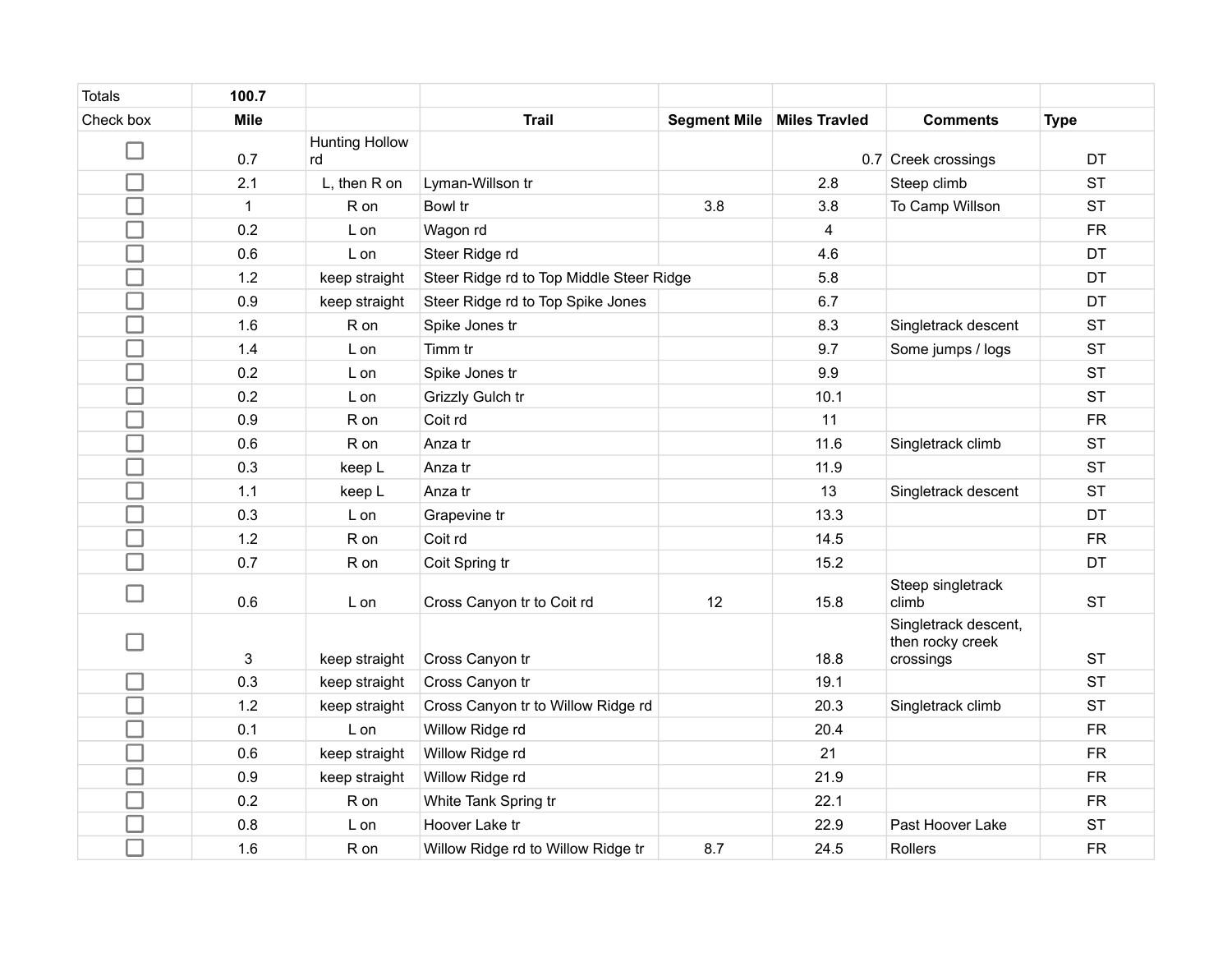| <b>Totals</b> | 100.7        |               |                                  |                     |                      |                                                                          |             |
|---------------|--------------|---------------|----------------------------------|---------------------|----------------------|--------------------------------------------------------------------------|-------------|
| Check box     | <b>Mile</b>  |               | <b>Trail</b>                     | <b>Segment Mile</b> | <b>Miles Travled</b> | <b>Comments</b>                                                          | <b>Type</b> |
|               | 1.7          | L on          | Willow Ridge tr                  |                     | 26.2                 | Singletrack descent                                                      | <b>ST</b>   |
|               | 0.5          | R, then L     | Mahoney Meadows rd               |                     | 26.7                 | First take short ST<br>bypass on R, then L<br>on FR for a steep<br>climb | <b>FR</b>   |
|               | 0.9          | R on          | Lost Spring tr                   |                     | 27.6                 | Singletrack climb                                                        | <b>ST</b>   |
|               | 2.1          | R on          | China Hole tr (Top China Hole E) |                     | 29.7                 | Singletrack descent                                                      | <b>ST</b>   |
|               | 1.5          | keep straight | China Hole tr                    |                     | 31.2                 | Creek crossing, then<br>singletrack climb                                | <b>ST</b>   |
|               | 1.1          | keep L        | China Hole tr (Top China Hole W) |                     | 32.3                 | Singletrack climb                                                        | <b>ST</b>   |
| □             | 0.7          | R on          | Manzanita Point rd               |                     | 33                   |                                                                          | <b>FR</b>   |
| $\Box$        | 0.9          | keep straight | Manzanita Point rd               |                     | 33.9                 |                                                                          | <b>FR</b>   |
| П             | 0.2          | keep straight | Manzanita Point rd               |                     | 34.1                 |                                                                          | <b>FR</b>   |
|               | 0.4          | keep straight | Henry Coe Headquarters (HQ)      | 10                  | 34.5                 | Potable water, snacks<br>(office hours)                                  | <b>FR</b>   |
|               | 0.4          | turn around   | Manzanita Point rd               |                     | 34.9                 |                                                                          | <b>FR</b>   |
|               | 0.2          | keep straight | Manzanita Point rd               |                     | 35.1                 |                                                                          | <b>FR</b>   |
| □             | 2.3          | L on          | Flat Frog tr                     |                     | 37.4                 |                                                                          | <b>ST</b>   |
|               | 0.2          | R on          | Hobbs rd                         |                     | 37.6                 |                                                                          | <b>FR</b>   |
| $\Box$        | 0.8          | keep straight | Hobbs rd                         |                     | 38.4                 |                                                                          | <b>FR</b>   |
| $\Box$        | 0.1          | R on          | Middle Ridge tr                  |                     | 38.5                 |                                                                          | <b>ST</b>   |
| $\Box$        | 3.6          | keep L        | Middle Ridge tr                  |                     | 42.1                 | Singletrack descent                                                      | <b>ST</b>   |
| $\Box$        | 0.3          | L on          | Poverty Flat rd                  |                     | 42.4                 |                                                                          | <b>FR</b>   |
| $\Box$        | $\mathbf{1}$ | keep straight | Poverty Flat rd                  |                     | 43.4                 | Steep climb                                                              | <b>FR</b>   |
|               | 0.2          | keep straight | Poverty Flat rd                  |                     | 43.6                 |                                                                          | <b>FR</b>   |
| $\Box$        | 0.1          | keep straight | Poverty Flat rd                  |                     | 43.7                 |                                                                          | <b>FR</b>   |
| $\Box$        | 0.4          | R on          | Schafer Corral tr                |                     | 44.1                 |                                                                          | <b>ST</b>   |
|               | 1.1          | L on          | Narrows tr                       |                     | 45.2                 | ST skirts creek                                                          | <b>ST</b>   |
|               | 0.4          | R on          | Blue Ridge rd                    | 11.1                | 45.6                 |                                                                          | <b>FR</b>   |
|               | 4.1          | R on          | Bear Mountain rd, to top         |                     | 49.7                 | Steep climb, stay on<br>main FR                                          | <b>FR</b>   |
|               | 2.5          | R on          | County Line rd                   |                     | 52.2                 | R on FR                                                                  | <b>FR</b>   |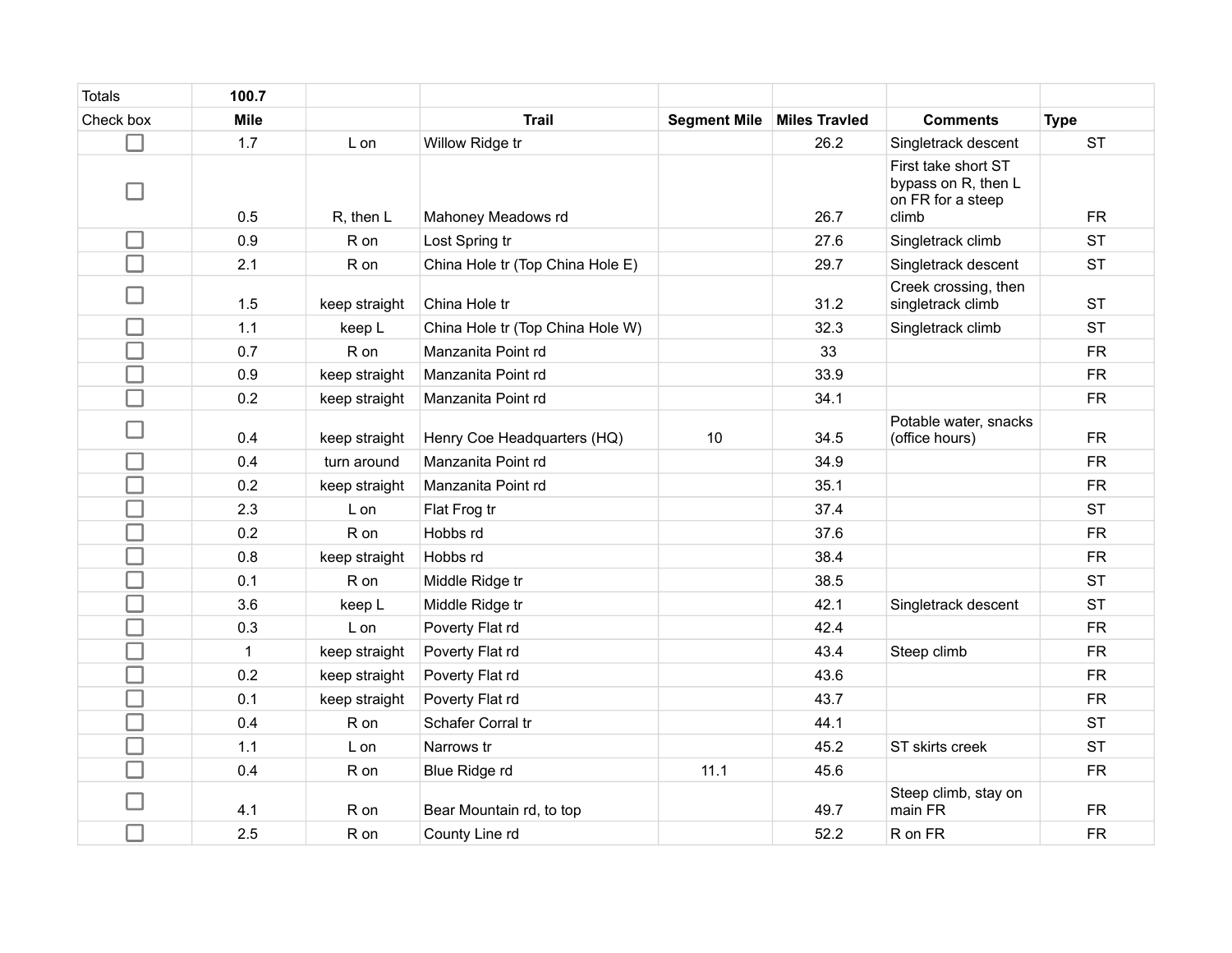| <b>Totals</b> | 100.7        |               |                                     |                     |                      |                                                        |             |
|---------------|--------------|---------------|-------------------------------------|---------------------|----------------------|--------------------------------------------------------|-------------|
| Check box     | <b>Mile</b>  |               | <b>Trail</b>                        | <b>Segment Mile</b> | <b>Miles Travled</b> | <b>Comments</b>                                        | <b>Type</b> |
|               | 0.5          | keep straight | County Line rd                      | 7.1                 | 52.7                 |                                                        | <b>FR</b>   |
|               | 0.9          | R on          | Mississippi Lake tr                 |                     | 53.6                 | Mississippi Lake                                       | <b>ST</b>   |
| $\Box$        | 0.2          | L on          | Willow Ridge rd                     |                     | 53.8                 |                                                        | <b>FR</b>   |
| $\Box$        | 1.4          | keep L        | Willow Ridge rd                     |                     | 55.2                 |                                                        | <b>FR</b>   |
| $\Box$        | 0.2          | R on          | Willow Ridge rd                     |                     | 55.4                 |                                                        | <b>FR</b>   |
| $\Box$        | 0.4          | keep straight | Willow Ridge rd                     |                     | 55.8                 |                                                        | ${\sf FR}$  |
| $\Box$        | 0.2          | keep R        | Willow Ridge rd                     |                     | 56                   |                                                        | <b>FR</b>   |
| $\Box$        | 0.2          | L on          | Pacheco Ridge rd                    |                     | 56.2                 |                                                        | ${\sf FR}$  |
| $\Box$        | $\mathbf{1}$ | R on          | Heritage tr                         |                     | 57.2                 | Singletrack descent                                    | <b>ST</b>   |
| $\Box$        | $\mathbf{1}$ | L on          | Pacheco Creek tr                    |                     | 58.2                 |                                                        | <b>ST</b>   |
| $\Box$        | 0.3          | keep R        | Pacheco Creek tr                    |                     | 58.5                 |                                                        | <b>ST</b>   |
| $\Box$        | 1.7          | keep straight | Pacheco Creek tr                    |                     | 60.2                 | Creek crossings                                        | DT          |
| - 1           | 0.6          | keep straight | Pacheco Creek tr to Pacheco<br>Camp | 8.1                 | 60.8                 | Water (may need<br>filtering)                          | <b>DT</b>   |
| コ             | 0.7          | L on          | Coit rd                             |                     | 61.5                 |                                                        | <b>FR</b>   |
| $\Box$        | 0.5          | L on          | Pacheco Ridge rd                    |                     | 62                   |                                                        | <b>FR</b>   |
| $\Box$        | 0.5          | R on          | Phoneline tr                        |                     | 62.5                 |                                                        | <b>ST</b>   |
| $\Box$        | 0.9          | L on          | Coit rd                             |                     | 63.4                 |                                                        | <b>FR</b>   |
| $\Box$        | 0.4          | L on          | County Line rd                      |                     | 63.8                 |                                                        | <b>FR</b>   |
| $\Box$        | 0.7          | R on          | Turkey Pond tr                      |                     | 64.5                 |                                                        | <b>ST</b>   |
| П             | 0.1          | L on          | County Line rd                      |                     | 64.6                 |                                                        | <b>FR</b>   |
|               | 0.8          | keep straight | County Line rd                      |                     | 65.4                 | Cross Kaiser Aetna<br>rd, stay on County<br>Line rd    | <b>FR</b>   |
|               | 1.3          | keep straight | County Line rd to top Dutch's tr    | 5.8                 | 66.7                 |                                                        | ${\sf FR}$  |
|               | 3            | R on          | Dutch's tr                          |                     | 69.7                 | Singletrack descent<br>(with some climbing);<br>stay R | <b>ST</b>   |
|               | 0.6          | L on          | Yellowjacket tr                     |                     | 70.3                 |                                                        | <b>ST</b>   |
|               | 0.8          | L on          | Tie Down tr                         |                     | 71.1                 | Intersection easy to<br>miss!                          | <b>ST</b>   |
|               | 0.3          | R on          | North Fork tr                       |                     | 71.4                 |                                                        | <b>ST</b>   |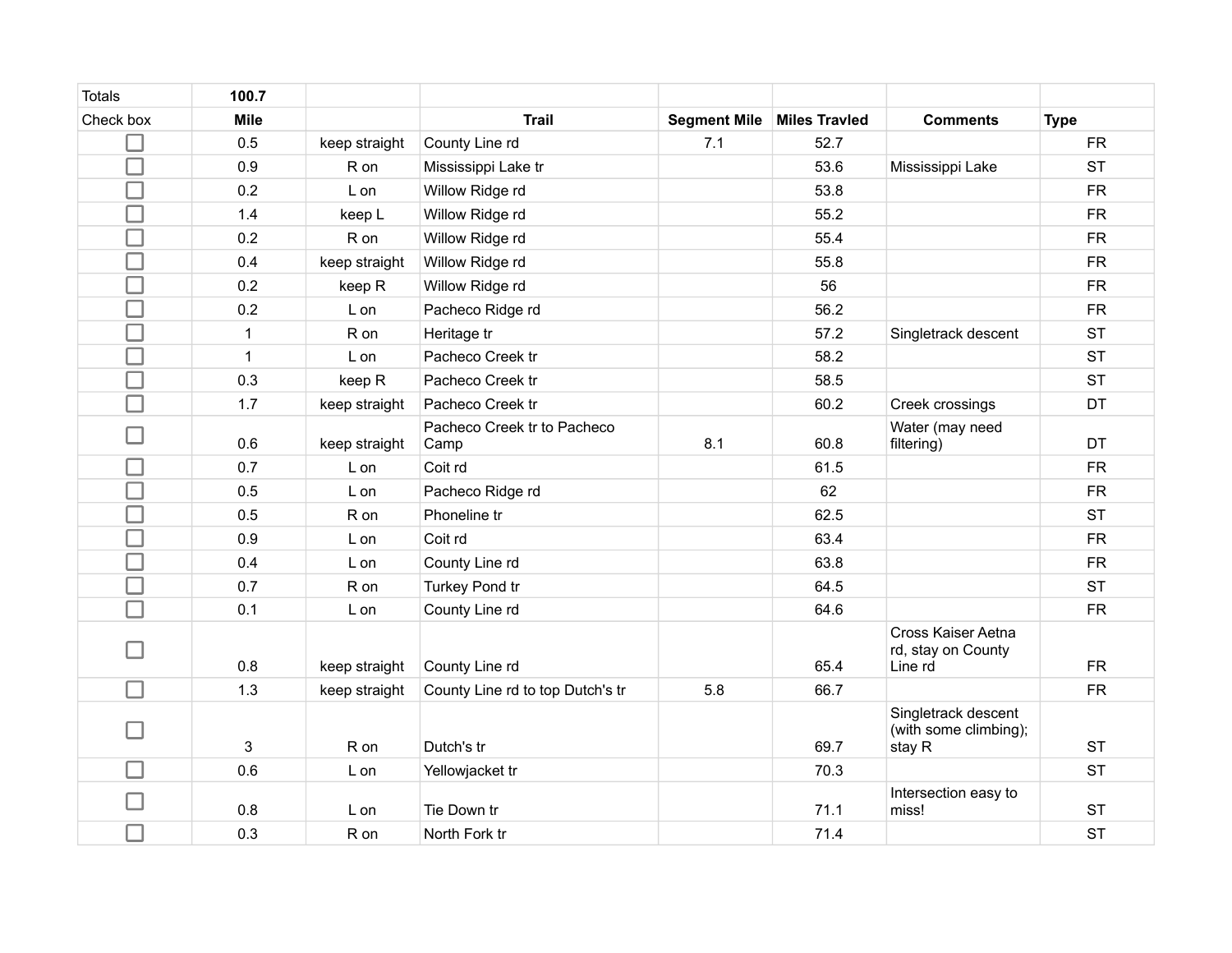| <b>Totals</b> | 100.7          |                        |                                |                     |                      |                                       |             |
|---------------|----------------|------------------------|--------------------------------|---------------------|----------------------|---------------------------------------|-------------|
| Check box     | <b>Mile</b>    |                        | <b>Trail</b>                   | <b>Segment Mile</b> | <b>Miles Travled</b> | <b>Comments</b>                       | <b>Type</b> |
|               | 0.5            | L on                   | Kaiser Aetna rd                |                     | 71.9                 |                                       | <b>FR</b>   |
|               |                |                        |                                |                     |                      | Steep climb, stay on                  |             |
|               | 0.9            | keep straight          | Kaiser Aetna rd                |                     | 72.8                 | main FR                               | <b>FR</b>   |
|               | 0.4            | keep straight          | Kaiser Aetna rd                |                     | 73.2                 |                                       | ${\sf FR}$  |
| ⊐             | 0.2            | keep straight          | Kaiser Aetna rd to Dowdy Ranch |                     | 73.4                 | Potable water                         | ${\sf FR}$  |
| □             | 0.4            | keep straight          | Kaiser Aetna rd                | 7.1                 | 73.8                 |                                       | <b>FR</b>   |
|               | 1.2            | R on                   | Burra Burra tr                 |                     | 75                   | Veer R until FR,<br>ignore ST at left | <b>ST</b>   |
| □             | 1.7            | L on                   | Center Flats rd                |                     | 76.7                 | Rollers                               | <b>FR</b>   |
| ⊐             | $\overline{2}$ | keep straight          | Center Flats rd                |                     | 78.7                 | Stay on main FR                       | <b>FR</b>   |
| $\Box$        | 0.8            | R on                   | Wagon rd                       |                     | 79.5                 |                                       | <b>FR</b>   |
| $\Box$        | 0.6            | keep R                 | Wagon rd                       | 6.3                 | 80.1                 |                                       | ${\sf FR}$  |
| $\Box$        | 1.6            | R on                   | Live Oak Spring tr             |                     | 81.7                 | Ignore R turnoff to<br>Pacheco Falls  | <b>DT</b>   |
| □             | 1              | L on                   | Coit rd                        |                     | 82.7                 | Stay on main FR                       | <b>FR</b>   |
| ⊐             | 0.2            | keep L                 | Coit rd                        |                     | 82.9                 | Stay on main FR                       | <b>FR</b>   |
| ⊐             | $\mathbf{1}$   | R on                   | Coit rd                        |                     | 83.9                 | Past Coit Lake                        | <b>FR</b>   |
| ⊒             | 0.8            | L on                   | Crest tr                       |                     | 84.7                 |                                       | DT          |
| $\Box$        | 1.2            | R on                   | Kelly Lake tr                  |                     | 85.9                 | Singletrack descent                   | <b>ST</b>   |
| $\Box$        | 1.7            | straight, then L<br>on | Coit rd                        | 7.5                 | 87.6                 | Past Kelly Lake                       | <b>FR</b>   |
| - 1           | 0.4            | L on                   | Wasno rd                       |                     | 88                   | Take ST cutoff on L,<br>then L on FR  | ${\sf FR}$  |
| $\Box$        | 0.2            | keep straight          | Wasno rd                       |                     | 88.2                 |                                       | ${\sf FR}$  |
| ⊐             | 0.4            | L on                   | Wasno rd                       |                     | 88.6                 |                                       | <b>FR</b>   |
| $\Box$        | 0.2            | keep straight          | Wasno rd                       |                     | 88.8                 |                                       | ${\sf FR}$  |
| ⊐             | 0.6            | R on                   | Dexter tr                      |                     | 89.4                 | Singletrack descent                   | <b>ST</b>   |
| $\Box$        | 1.1            | L on                   | Grizzly Gulch tr               |                     | 90.5                 |                                       | <b>ST</b>   |
| ⊐             | 0.6            | keep straight          | Grizzly Gulch tr               |                     | 91.1                 |                                       | <b>ST</b>   |
| ⊐             | 0.2            | keep straight          | Grizzly Gulch rd               |                     | 91.3                 |                                       | DT          |
|               | 0.4            | keep straight          | Grizzly Gulch rd               |                     | 91.7                 |                                       | DT          |